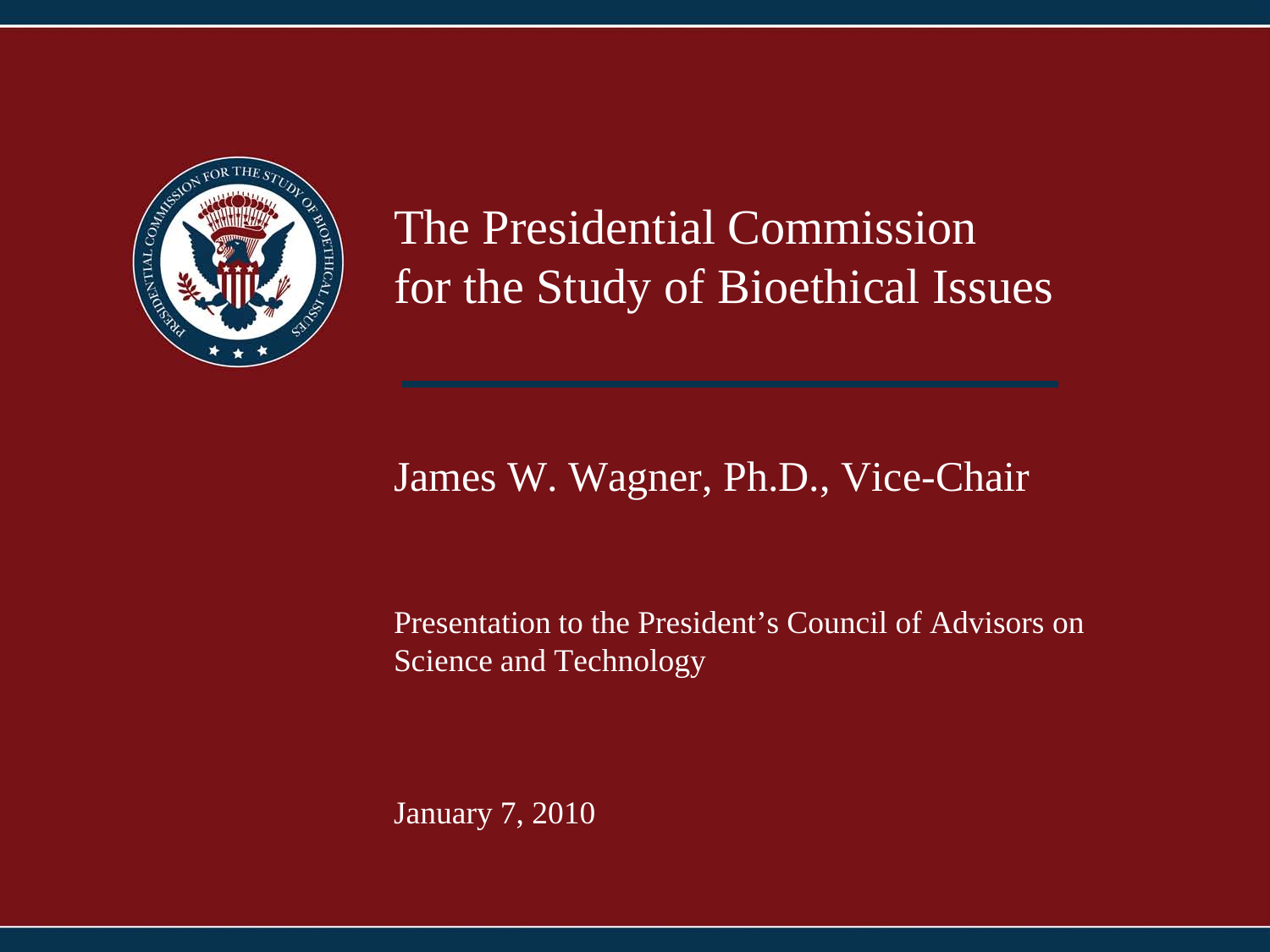

The Presidential Commission for the Study of Bioethical Issues

# NEW DIRECTIONS

The Ethics of Synthetic Biology and Emerging Technologies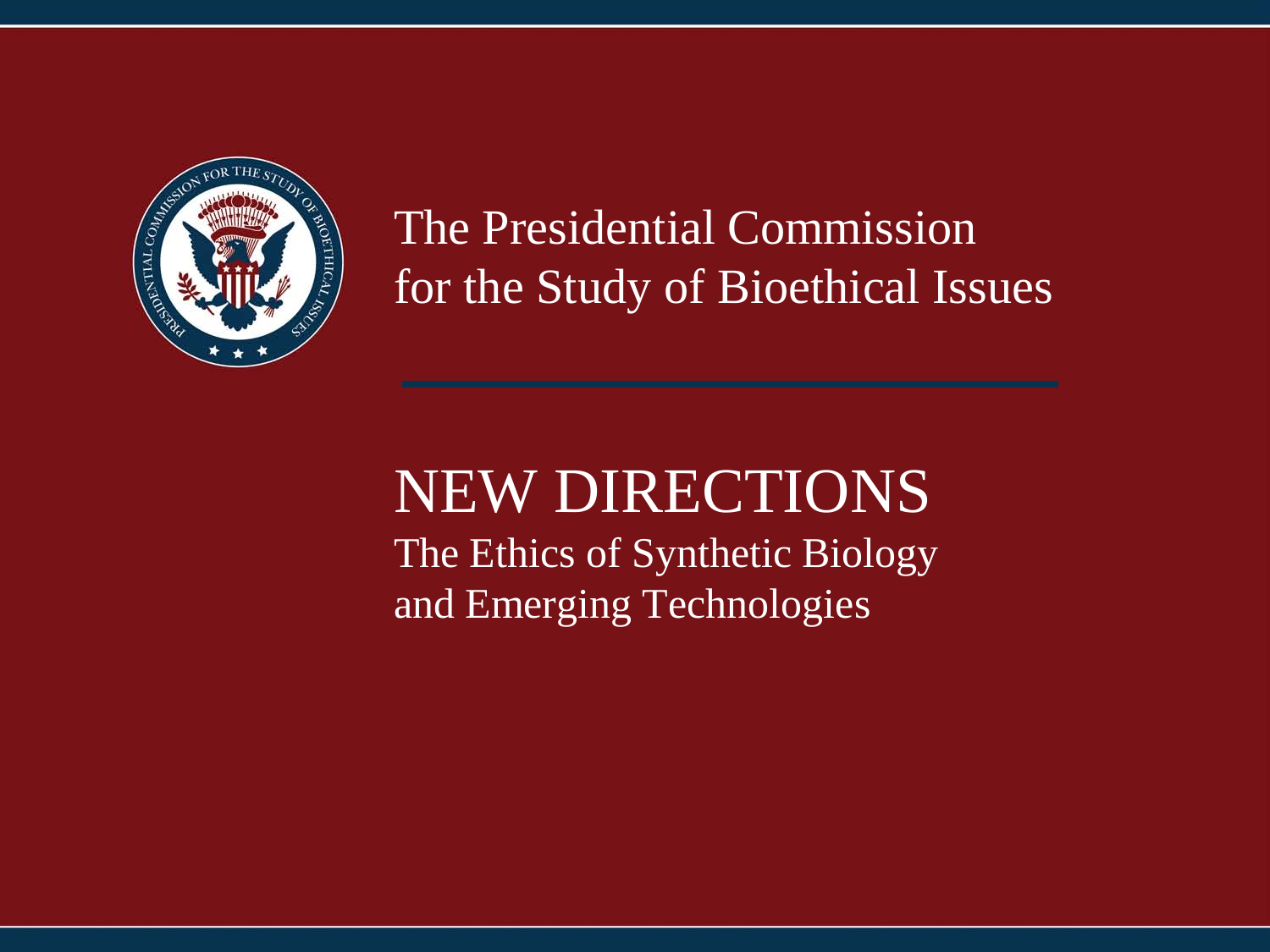

**The Presidential Commission for the Study of Bioethical Issues**

#### **The Commission**

**AMY GUTMANN, PH.D., CHAIR**

**JAMES W. WAGNER, PH.D., VICE CHAIR**

**CHRISTINE GRADY, R.N., PH.D. STEPHEN L. HAUSER, M.D.**

**DANIEL P. SULMASY, M.D., PH.D.**

**YOLANDA ALI ANITA L. ALLEN, J.D., PH.D.**

**JOHN D. ARRAS, PH.D. BARBARA F. ATKINSON, M.D.**

**NITA A. FARAHANY, J.D., PH.D. ALEXANDER G. GARZA, M.D.**

**RAJU S. KUCHERLAPATI, PH.D. NELSON L. MICHAEL, M.D., PH.D.**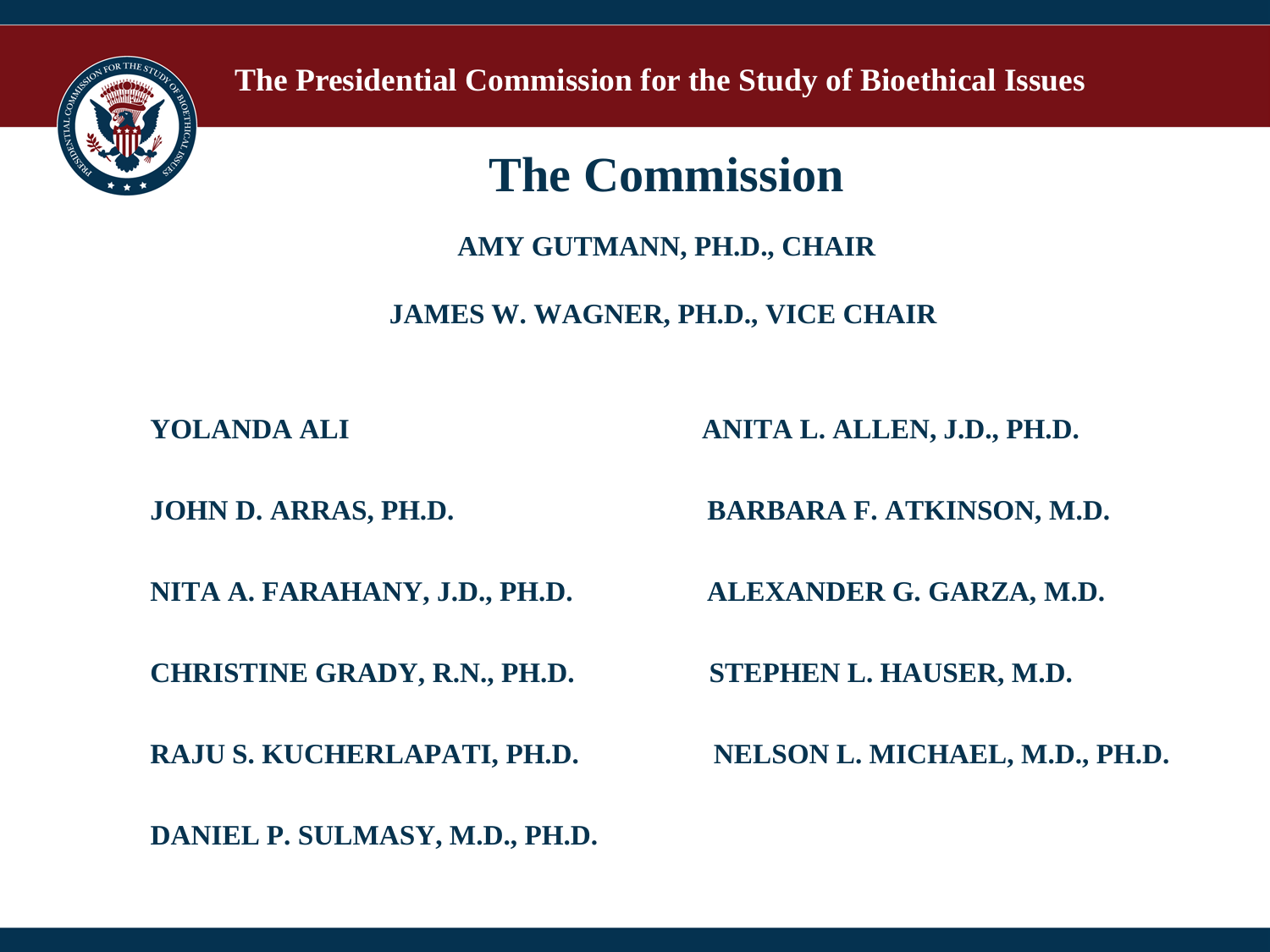

#### **"Creation of a Bacterial Cell Controlled by a Chemically Synthesized Genome"**



Gibson, D.G., et al. (2010). Creation of a bacterial cell controlled by a chemically synthesized genome. *Science* 329(5987):52-56.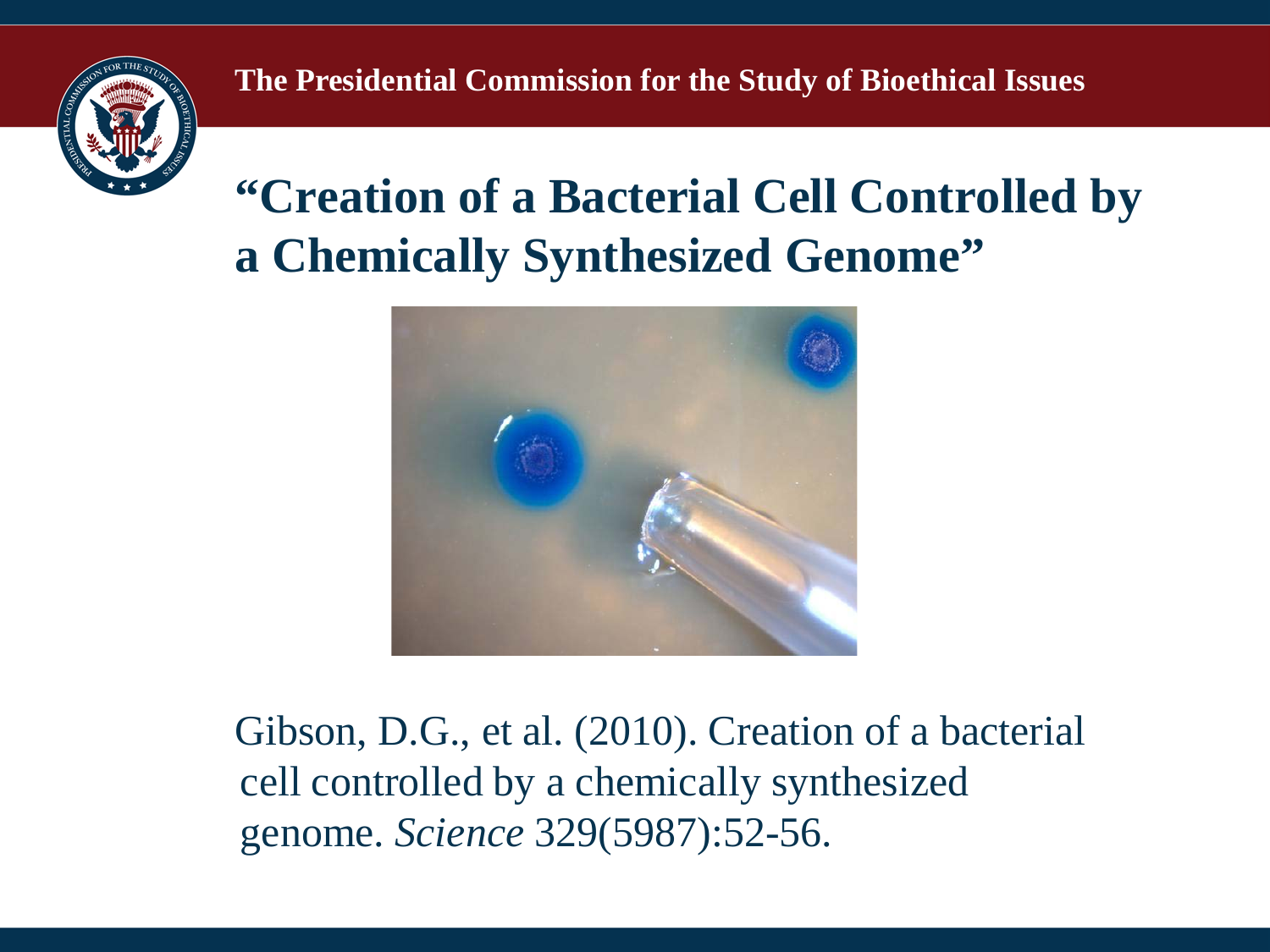

#### **Immediate Public Reaction**

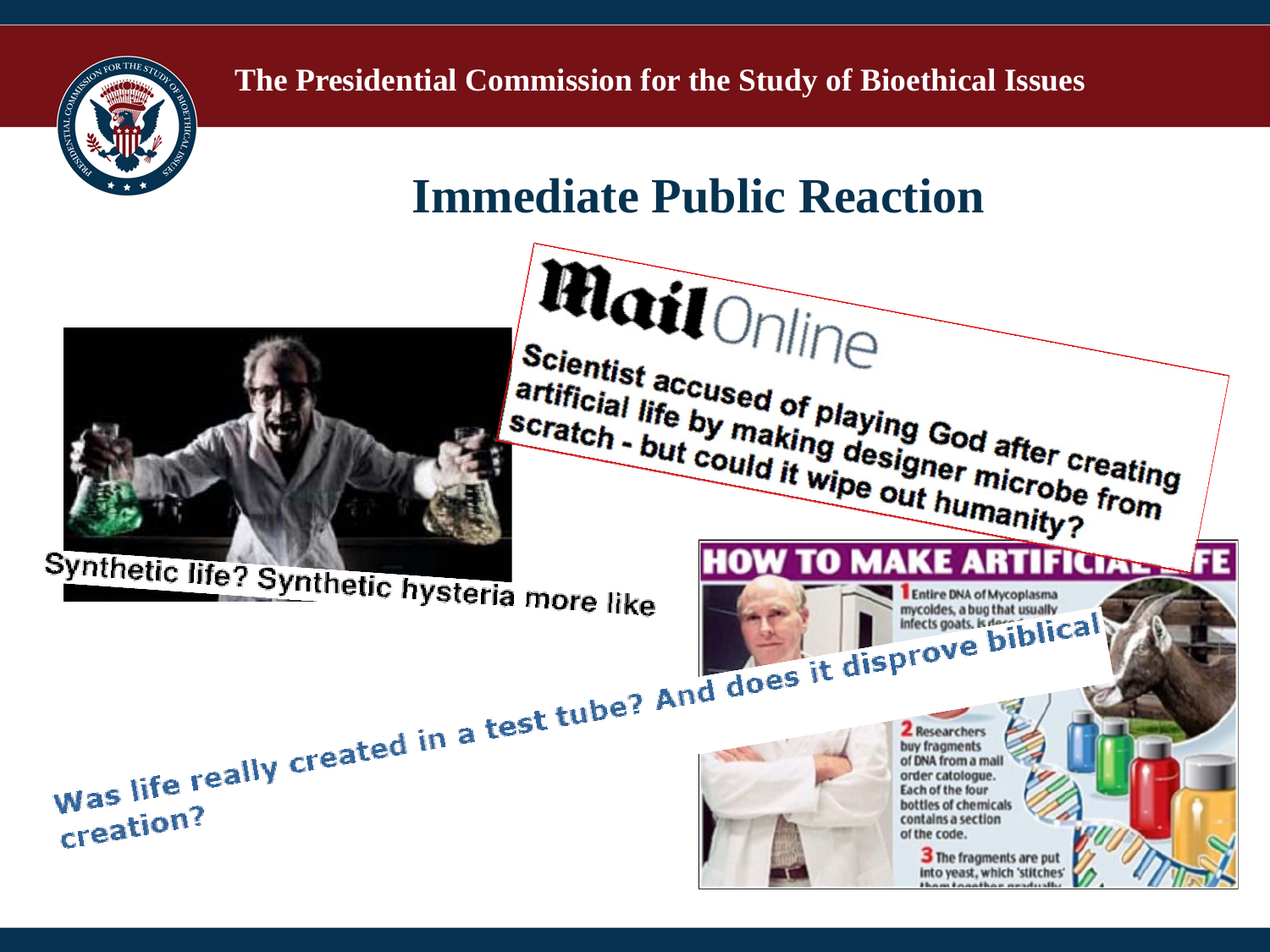



- Review the developing field of synthetic biology;
- Consider the potential medical, environmental, security, and other benefits as well as potential health, security, or other risks; and
- Identify appropriate ethical boundaries to maximize public benefits and minimize risks.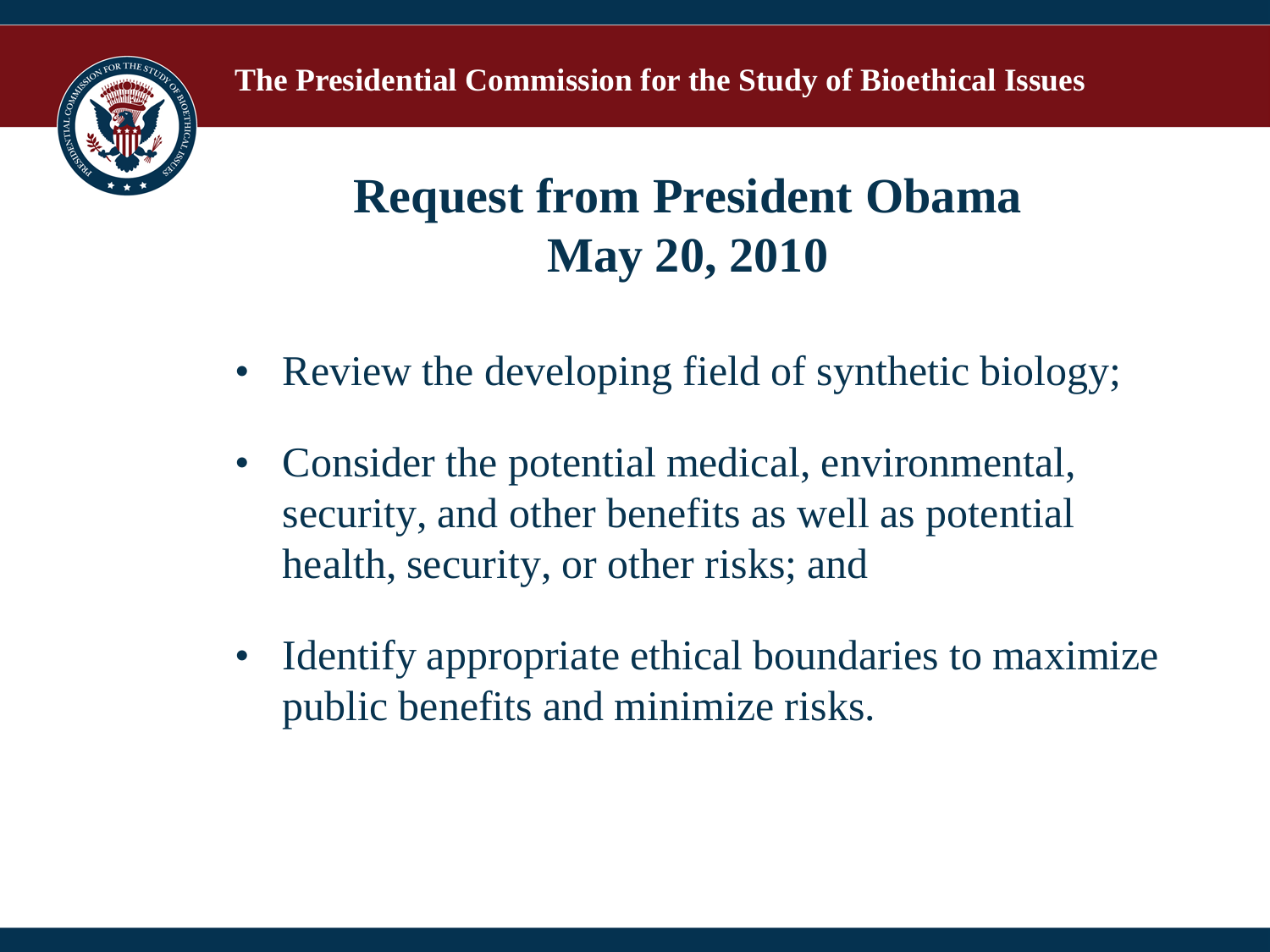

**The Presidential Commission for the Study of Bioethical Issues**

## **Overriding Goal**

• To maximize public benefits while minimizing risks to the public.

### **Rare and Exceptional Opportunity**

• To be forward looking instead of reactive.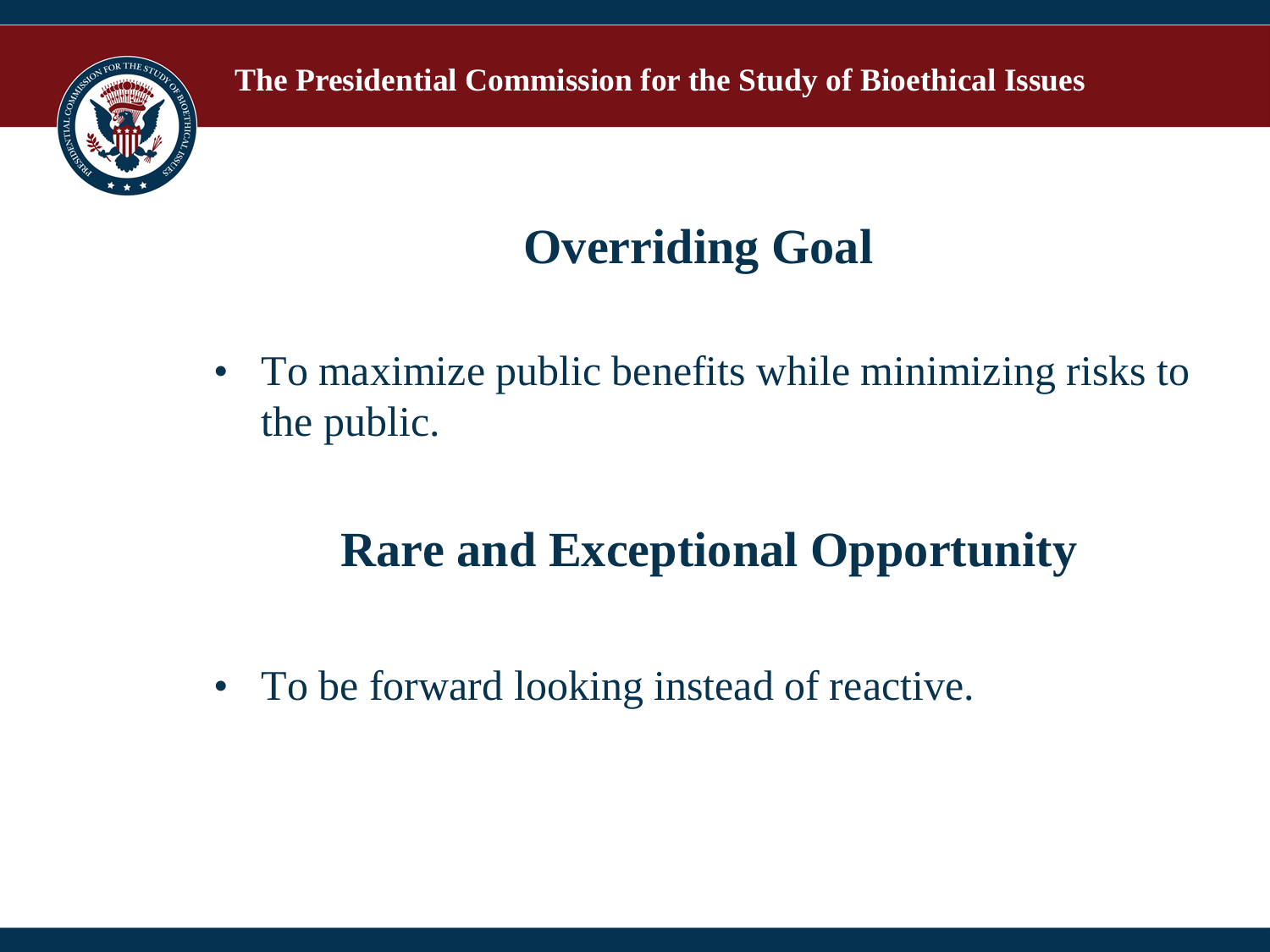

**The Presidential Commission for the Study of Bioethical Issues**

#### **Public Meetings**

- July 8-9, 2010, in Washington, DC
- September 13-14, 2010, in Philadelphia, PA
- November 16-17, 2010, in Atlanta, GA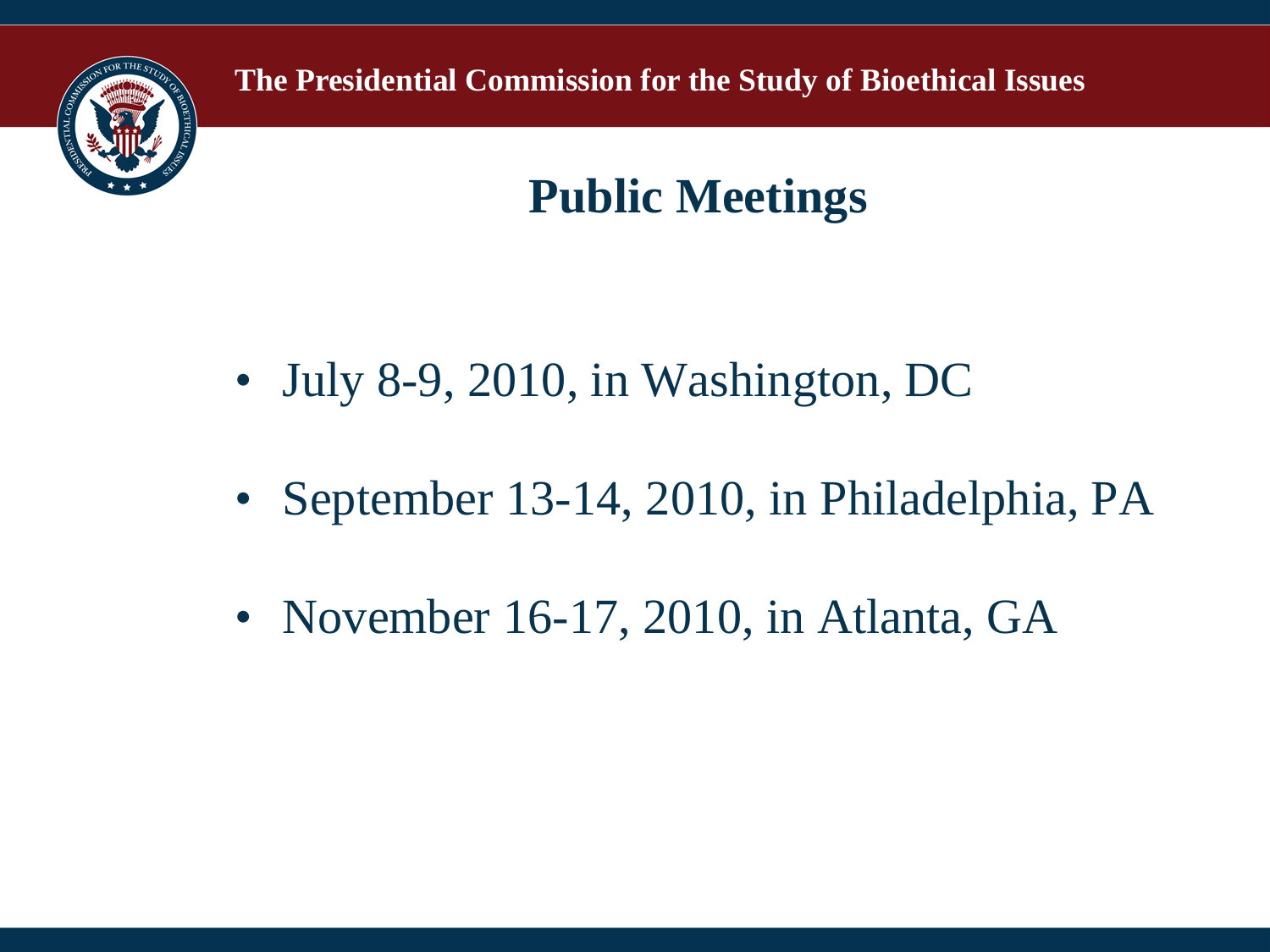

#### **Developed Principles for Assessing** *All* **Emerging Technologies**

- Public Beneficence
- Responsible Stewardship
- Intellectual Freedom and Responsibility
- Democratic Deliberation
- Justice and Fairness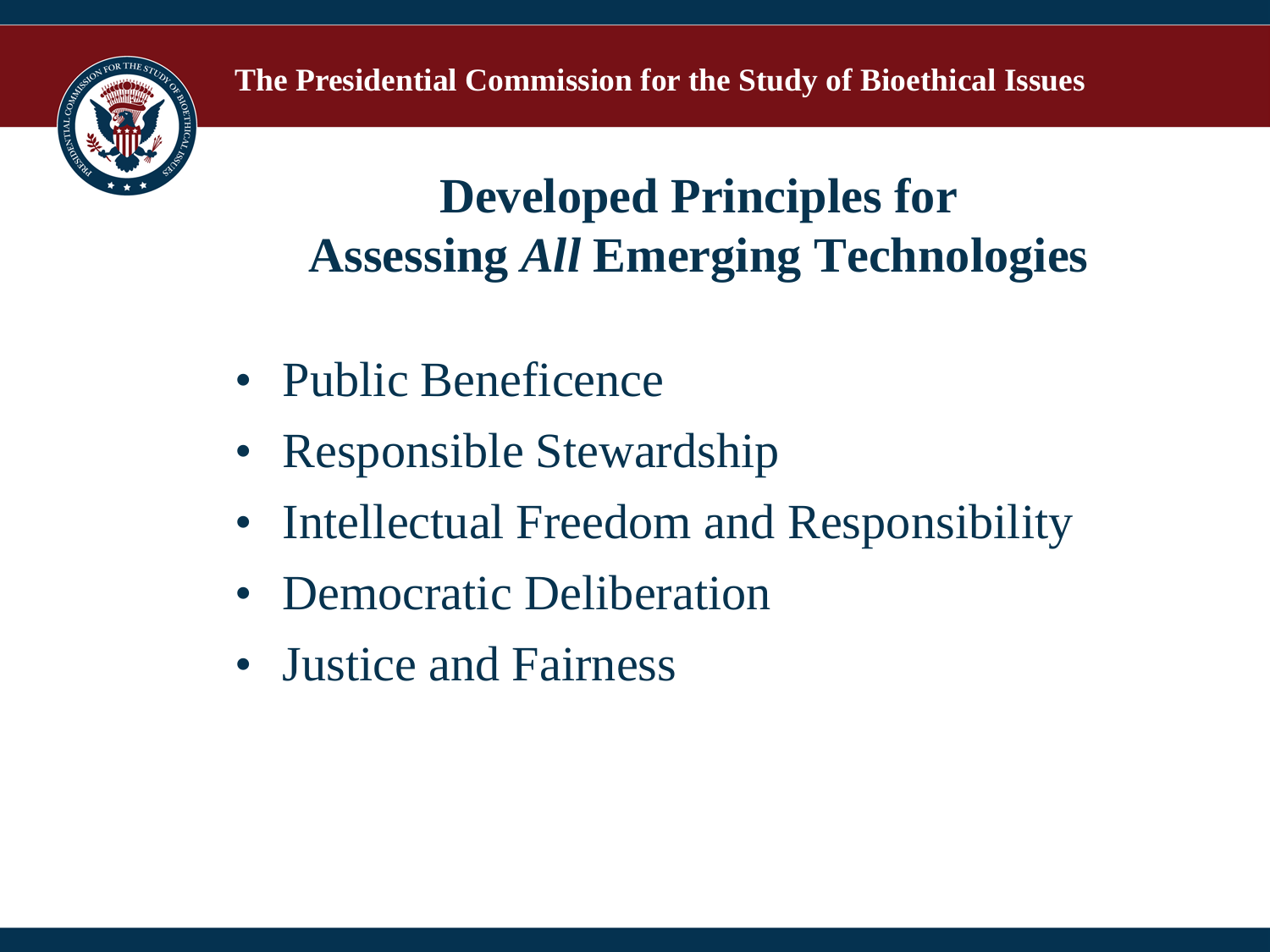

# **Commission Findings**

- Synthetic biology is a field in its infancy.
- At least three potential near term benefits:
	- More effective and efficient production of vaccines;
	- Environmentally friendly biofuel production; and
	- Ability to improve synthesized pharmaceuticals.
- Major foreseeable risks are still far off.
- JCVI work was not the "creation of life" as a scientific or moral matter.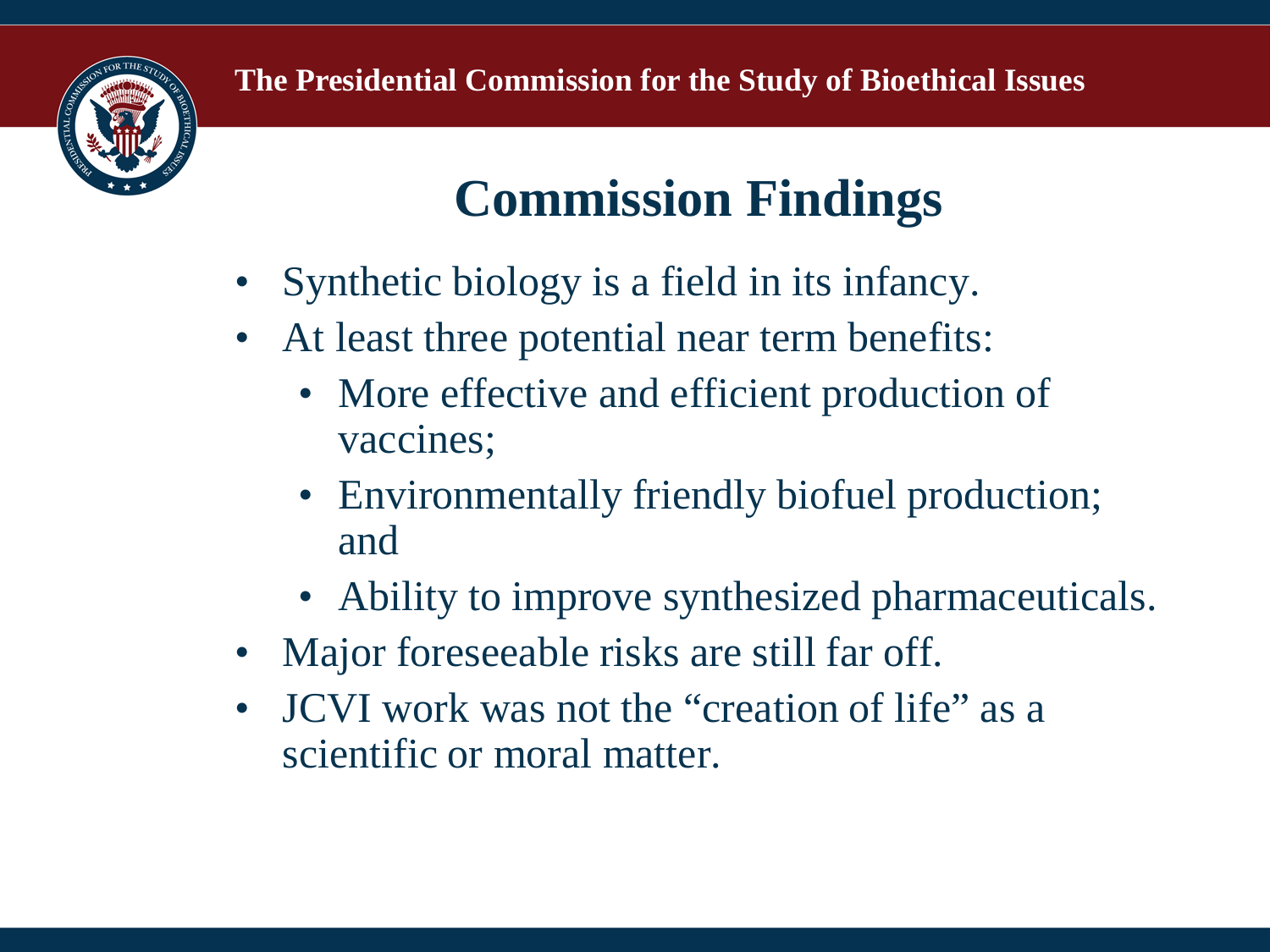

#### **Recommendations**

- The Commission does not recommend creation of additional agencies or oversight bodies focused specifically on synthetic biology.
- Instead, the Commission urges the Executive Office of the President, in consultation with relevant federal agencies, to develop a clear, defined, and coordinated approach to synthetic biology research, development, and oversight.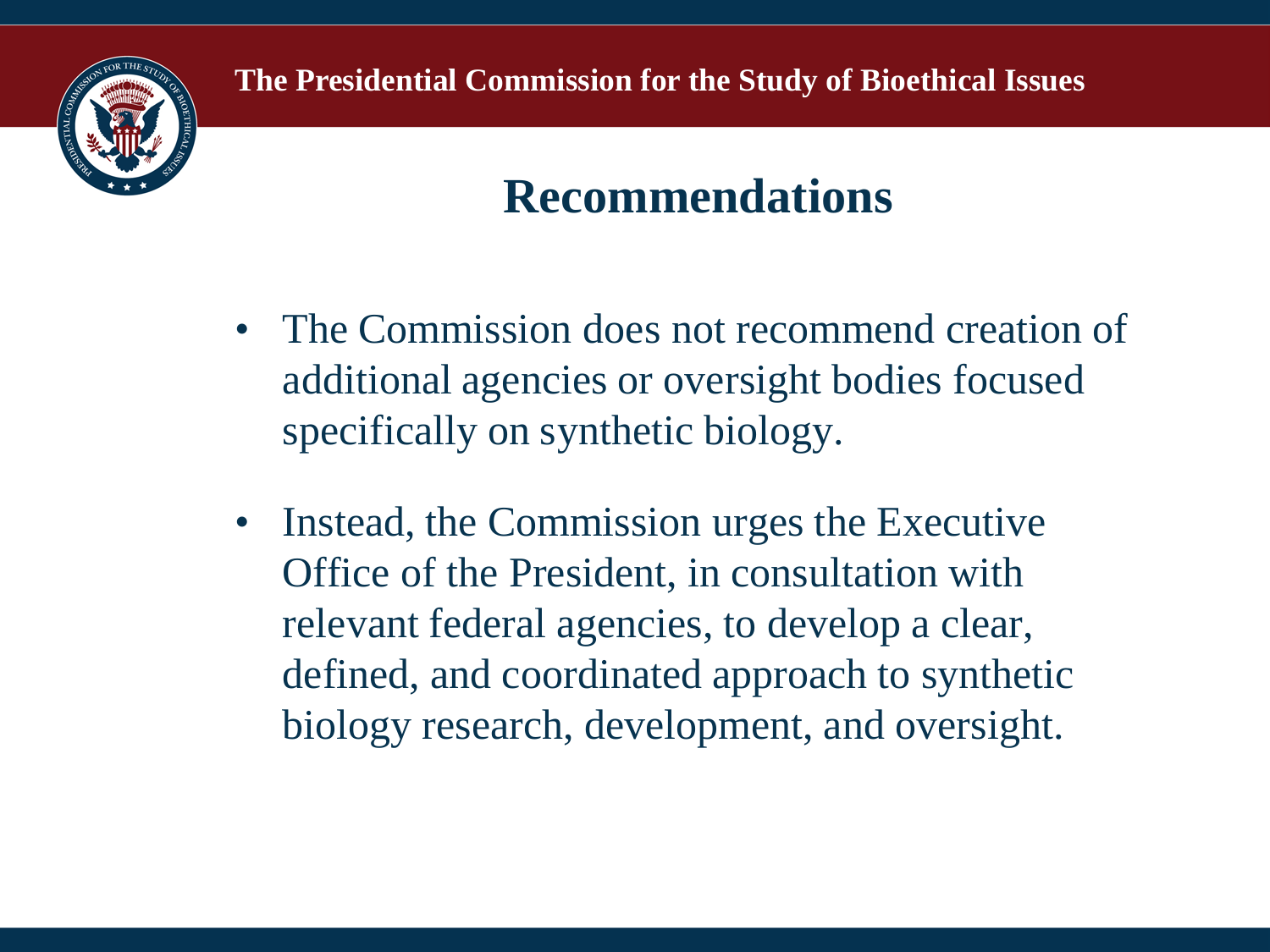

#### **Managing Potential Risks: Prudent Vigilance and Deliberative Democracy**

- Establish a coordinated approach for risk assessment across the government that is ongoing as the science develops;
- Require a reasonable risk assessment or scientifically sound exception prior to field release; and
- Provide ongoing review of the ability of synthetic organisms to multiply or for genetic material otherwise to promulgate in the environment and promote reliable containment and control mechanisms.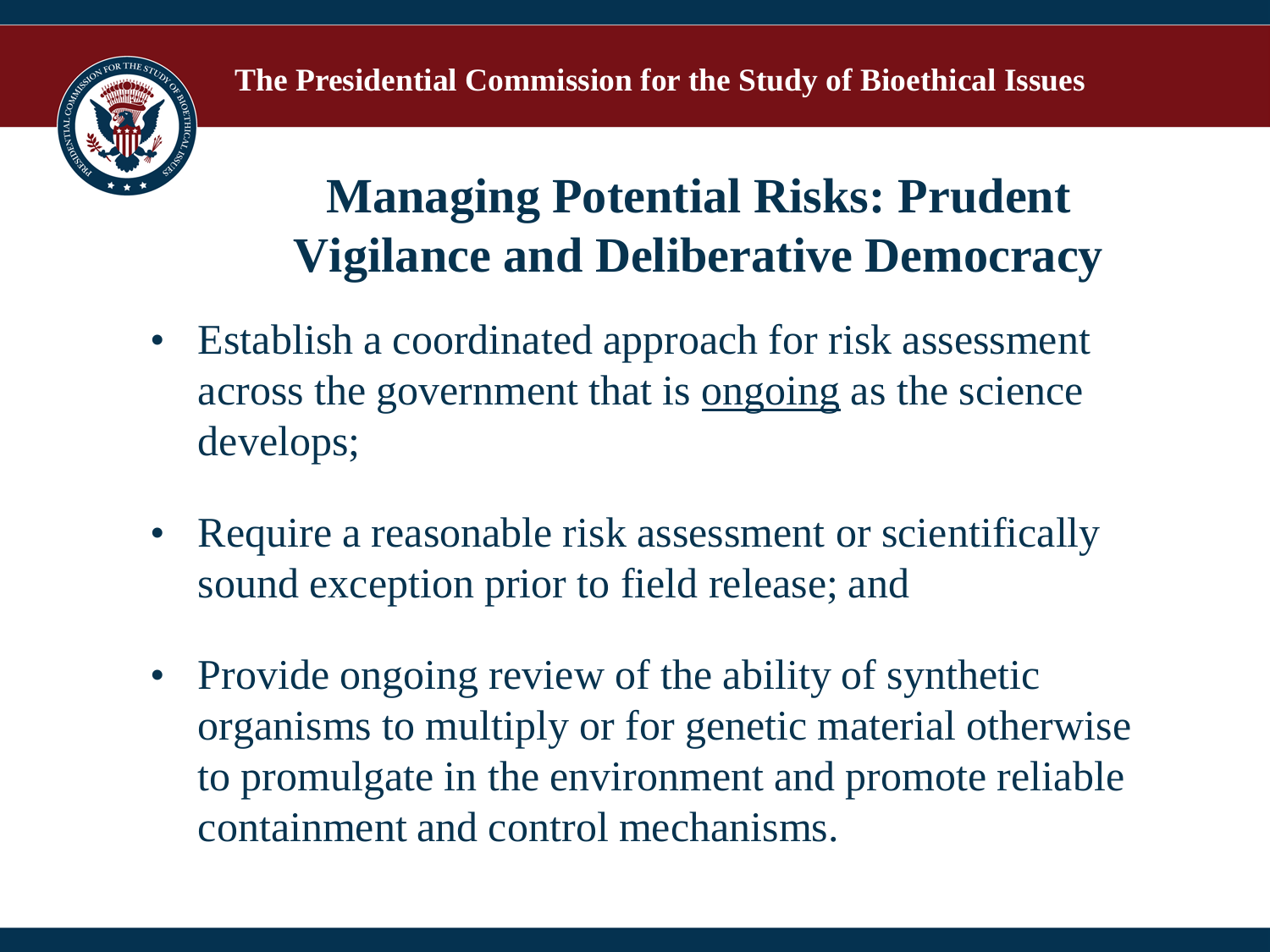

## **Implementing Prudent Vigilance**

- Ensure through coordinated process that synthetic biology advances to improve human health and public welfare;
- Put in place appropriate processes to identify, assess, monitor, and mitigate risks;
- Require reasonable risk assessment before field release; and
- Apply regulatory parsimony restraint only as needed to mitigate identified risks.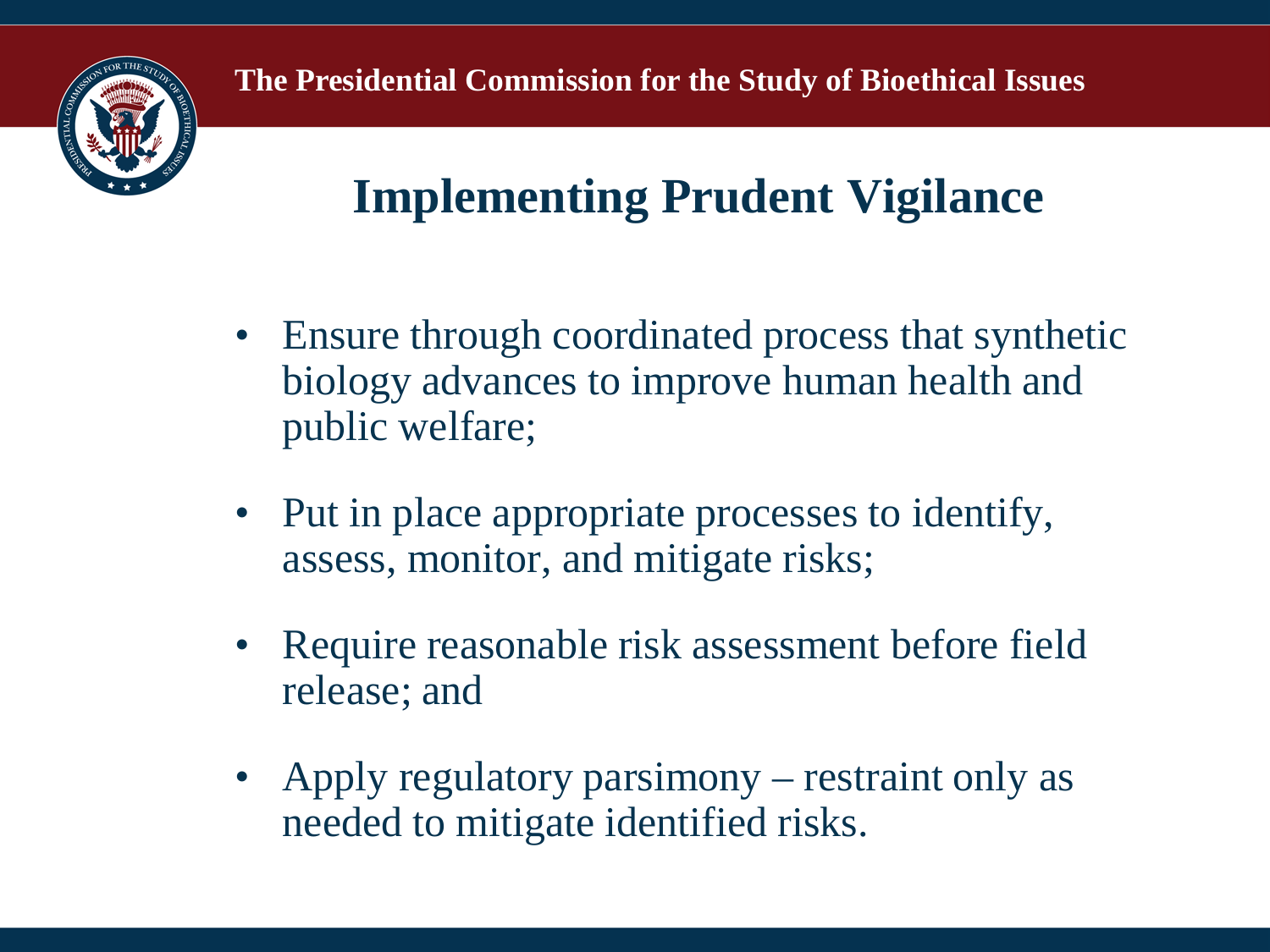

# **Implementing Deliberative Democracy**

- Expand public education and engagement on emerging issues in:
	- Synthetic biology, and
	- Science generally.
- Continue to engage with the wide range of people working on or interested in synthetic biology, including the DIY community.